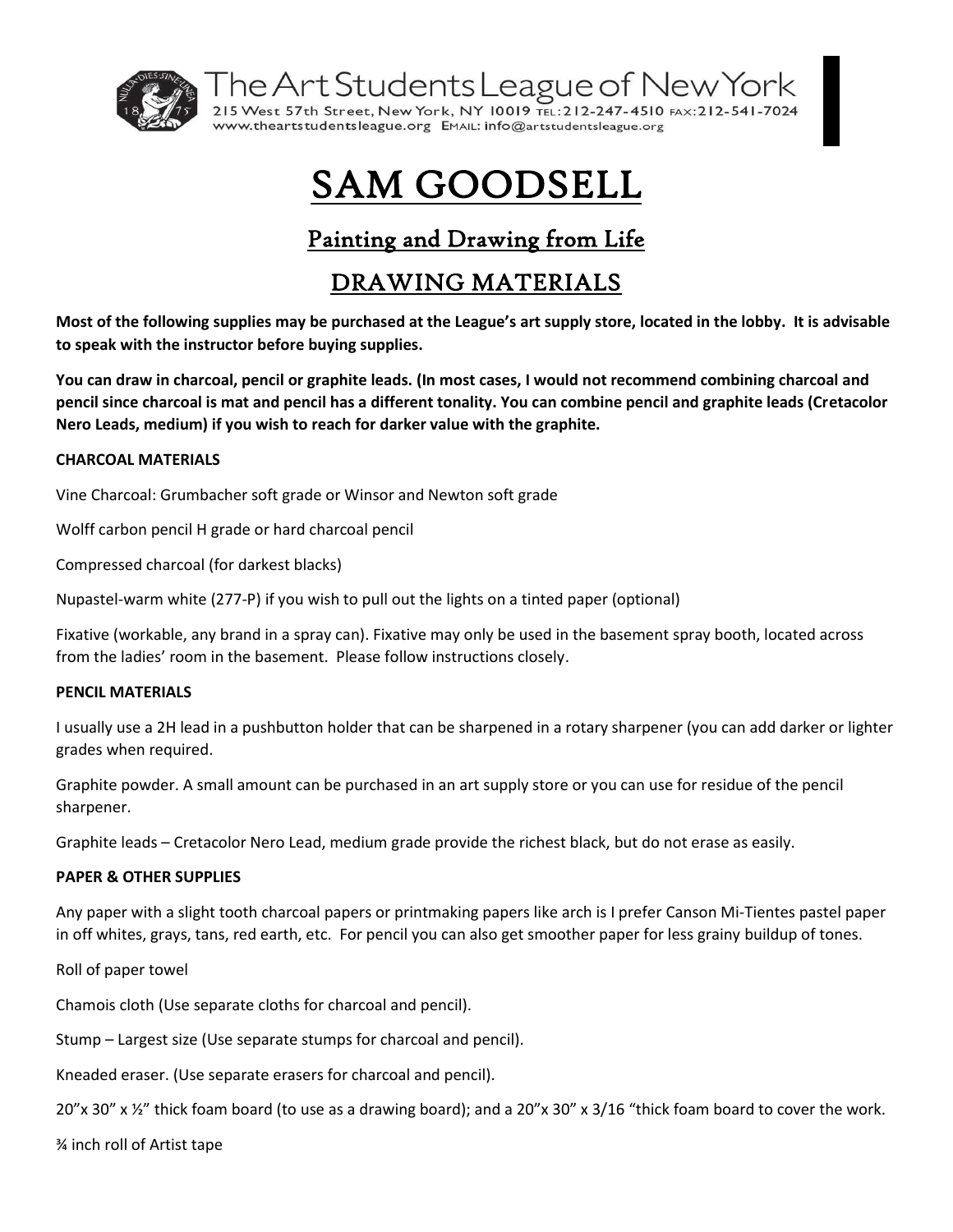

# The Art Students League of New York

215 West 57th Street, New York, NY 10019 TEL: 212-247-4510 FAX: 212-541-7024 www.theartstudentsleague.org EMAIL: info@artstudentsleague.org

## SAM GOODSELL Painting and Drawing from Life

## Oil Painting Materials

I use Winsor and Newton Artist oil colors. there are other brands of comparable quality. For example: Rembrandt, Gamblin, Lukas 1862, Williamsburg.

**DO NOT BUY** Winsor and Newton WINTON oils!

I use lead Flake White or Cremnitz White. You can use brands RDG, Williamsburg, Holbien, or Old Holland.

#### **OIL COLORS**

Flake White or Cremnitz White Cobalt Blue Naples Yellow Viridian Green Yellow Ochre **Burnt Sienna** Raw Sienna **Burnt Umber** Venetian Red or Light Red Mars Black Perm. Alizarin Crimson Raw Umber Cadmium Red Cadmium Orange Cadmium Yellow

#### **PALETTE**

Wood palette or glass with gray board underneath and taped at the edges **(NO PAPER PALETTES!)**

Palette medium cups – only metal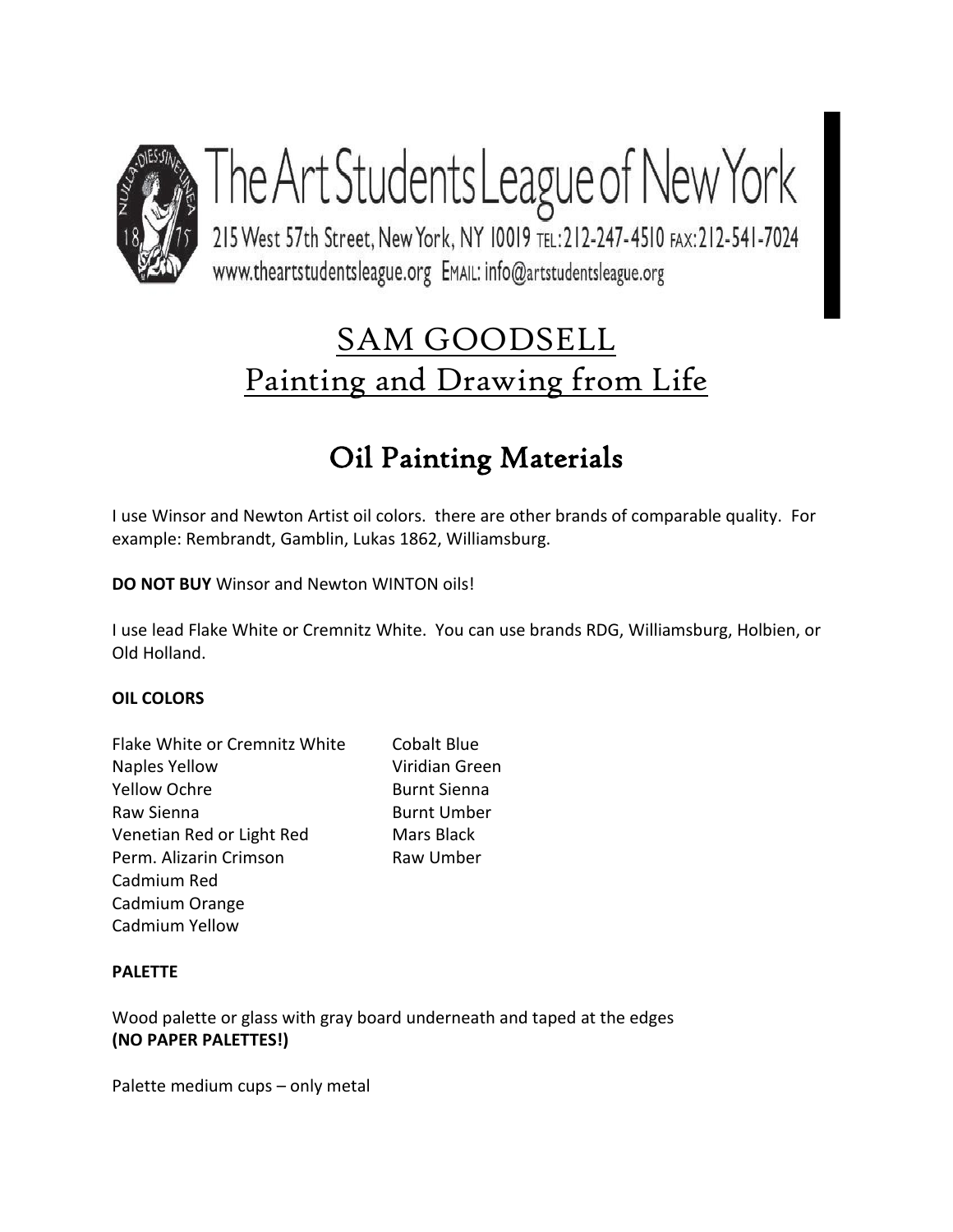#### **MEDIUM**

Following is the medium that I use:

#### **Stand Oil combined with mineral spirits is probably the most dependable medium**.

**For initial lay-in**...1 part Stand oil, 5 parts mineral spirits or Turpenoid (measured by volume).

**To continue and develop the painting**...1 part stand oil, 2 parts mineral spirits or Turpenoid. Mix the medium (measurements are by volume) in 4 oz. bottle or jar and add small amounts of medium to medium cup while painting.

**For oiling out…** when employing this medium, I use a mixture of 1 part stand oil to 10 parts mineral spirits; apply with a wide bristle brush and wipe off excess with a rag or fan shaped bristle brush.

#### **PAINTING SURFACES**

Oil primed canvas is best. In most cases I prefer Claessens #12 or #13 (single or double primed).

You can also use acrylic primed canvas, masonite panels or illustration board (double thick smooth, primed with several coats of thin acrylic gesso)

You can also use pre-stretched acrylic primed canvas coated with two coats of acrylic primed gesso.

I do not recommend painting on a white surface. For an imprimatura tint you can use black, raw sienna or green earth thinned with mineral spirits for a light transparent coat. Prepare before you start the painting so the tint can dry overnight.

#### **BRUSHES**

A variety of filbert (oval shaped) brushes ranging from ¼" to 2" wide. A pair of each size: #2, 4, 6, 8, 10. There are many good brands to choose from. For example: Utrecht #209F series, Robert Simmons #42 series, Isabey 6088F series, Silver Grand Prix #1027 series, etc.

For fine detail, a few filbert shaped #3, #2, #1, #0, #00 Kolinsky or Red Sable oil painting brushes are recommended.

#### **CLEANING BRUSHES**

Turpenoid or mineral spirits followed by soap and water